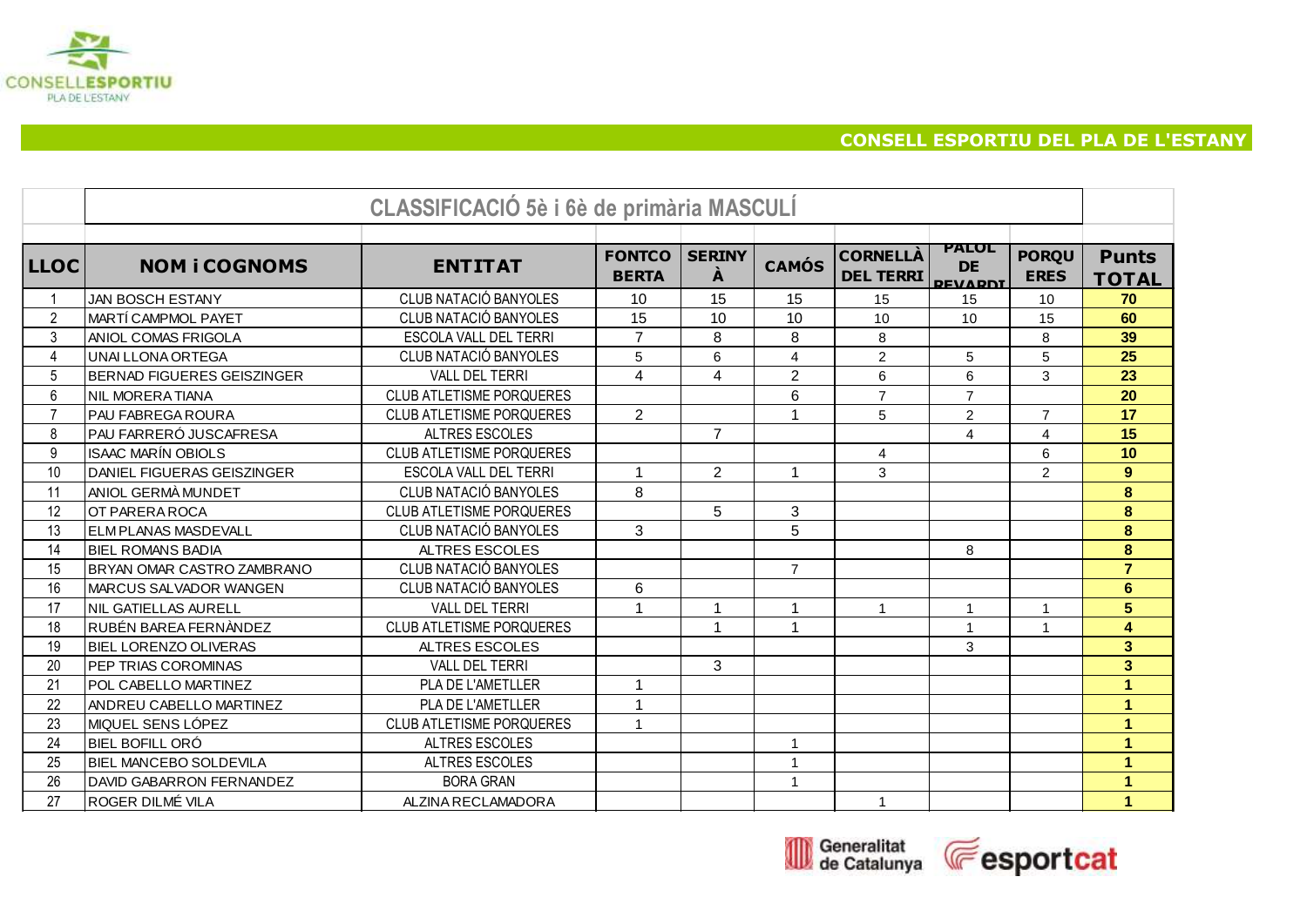

|               | <b>CLASSIFICACIÓ 5è i 6è de primària FEMENÍ</b> |                       |                               |                |    |                                             |                         |           |                              |  |  |
|---------------|-------------------------------------------------|-----------------------|-------------------------------|----------------|----|---------------------------------------------|-------------------------|-----------|------------------------------|--|--|
|               |                                                 |                       |                               |                |    |                                             |                         |           |                              |  |  |
| <b>LLOC</b>   | <b>NOM i COGNOMS</b>                            | <b>ENTITAT</b>        | <b>FONTCO</b><br><b>BERTA</b> | <b>SERINYÀ</b> |    | CAMÓS CORNELLA<br><b>DEL TERRI REVARDIT</b> | <b>PALOL DE PORQUER</b> | <b>ES</b> | <b>Punts</b><br><b>TOTAL</b> |  |  |
|               | LAURA RUIZ ORTEGA                               | LA DRAGA              | 15                            | 15             | 15 | 15                                          | 15                      |           | 75                           |  |  |
| $\mathcal{P}$ | NORA MASSANAS VERGÉS                            | CLUB NATACIÓ BANYOLES | 10                            | 10             | 10 | 10                                          | 10                      | 15        | 55                           |  |  |
|               | JUDIT GOMEZ LOZANO                              | CLUB NATACIÓ BANYOLES | 8                             | 8              | 8  |                                             | 8                       |           | 40                           |  |  |
|               | LLUM HIDALGO PUJOL                              | CLUB NATACIÓ BANYOLES | 5                             |                | 6  |                                             |                         | 8         | 30 <sub>o</sub>              |  |  |
| 5             | <b>SYLVIA ROBINSON</b>                          | CLUB NATACIÓ BANYOLES |                               |                |    |                                             |                         |           | 28                           |  |  |
| 6             | MARIA CUADROS COROMINAS                         | CLUB NATACIÓ BANYOLES | 6                             | ี              |    |                                             |                         | 10        | 22 <sub>2</sub>              |  |  |
|               | MARIONA TARRADAS MATEU                          | <b>CASA NOSTRA</b>    |                               | 5              |    |                                             |                         |           | 5                            |  |  |
|               | IIMAN HARSAL BACHIRI                            | <b>CAN PUIG</b>       |                               | 3              |    |                                             |                         |           | 3                            |  |  |

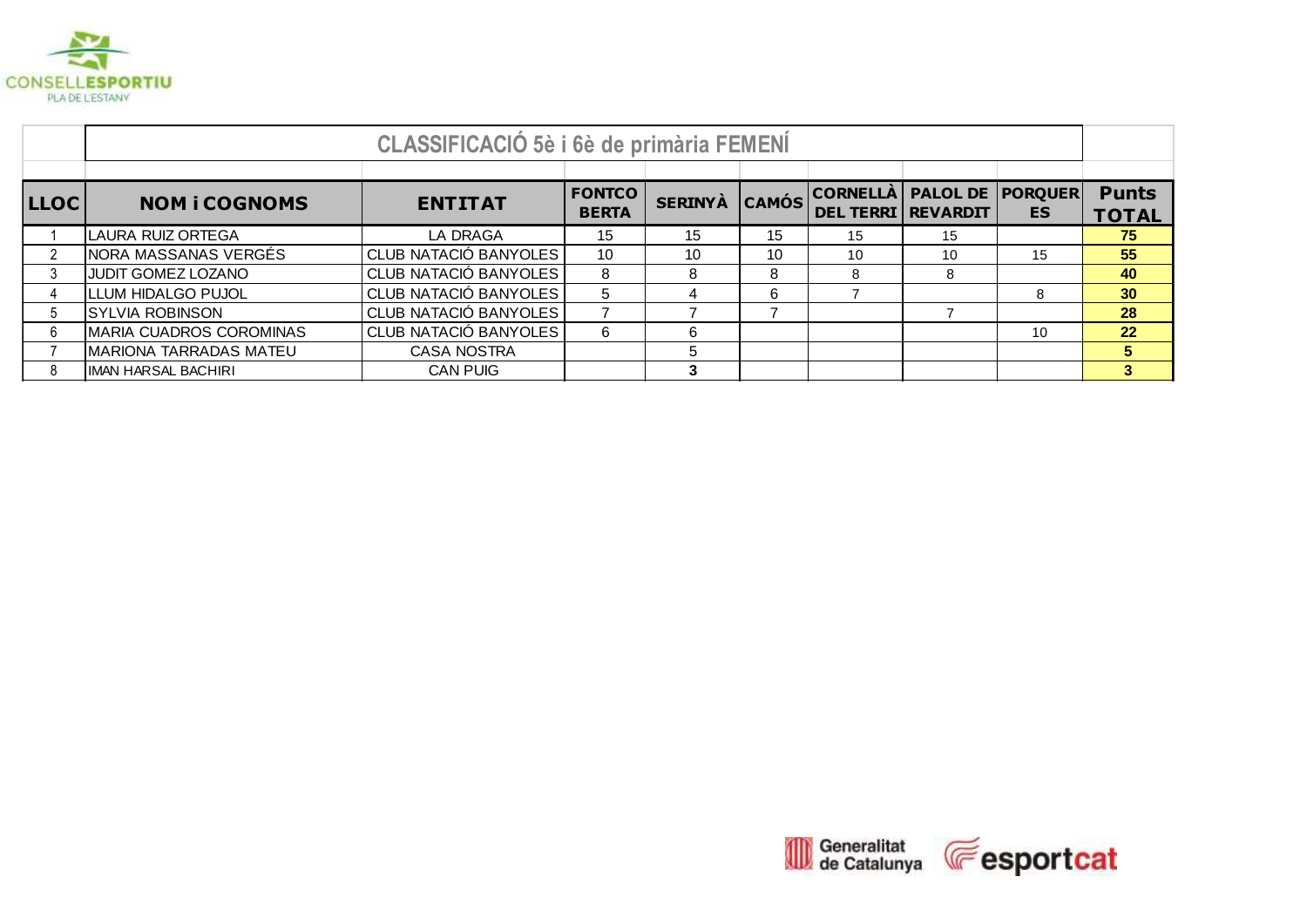

|                |                                 | CLASSIFICACIÓ 3r i 4t de primària MASCULÍ |                    |                      |                |                                              |                 |                  |                              |
|----------------|---------------------------------|-------------------------------------------|--------------------|----------------------|----------------|----------------------------------------------|-----------------|------------------|------------------------------|
|                |                                 |                                           |                    |                      |                |                                              |                 |                  |                              |
| <b>LLOC</b>    | <b>NOM i COGNOMS</b>            | <b>ENTITAT</b>                            | <b>FONTCOBERTA</b> | <b>SERINYÀ CAMÓS</b> |                | <b>CORNELLÀ</b><br><b>DEL TERRI REVARDIT</b> | <b>PALOL DE</b> | <b>PORQUERES</b> | <b>Punts</b><br><b>TOTAL</b> |
|                | DAN LUQUE CABALLERO             | <b>CLUB ATLETISME PORQUERES</b>           | 15                 |                      | 15             |                                              | 15              | 15               | 61                           |
| 2              | MARTI GATIELLAS AURELL          | <b>VALL DEL TERRI</b>                     | 8                  | 6                    | 10             | 8                                            | 10              | 10               | 46                           |
| 3              | <b>ARAN COMAS FRIGOLA</b>       | VALL DEL TERRI                            | 10                 | 3                    | 8              | 10                                           | 8               | 8                | 44                           |
|                | <b>JAN HIDALGO PUJOL</b>        | CLUB NATACIÓ BANYOLES                     | 5                  | 4                    | $\overline{7}$ | 15                                           |                 | 6                | 37                           |
| $\overline{7}$ | LLUC PUJOL GIRONÈS              | <b>LA DRAGA</b>                           |                    | 5                    | 6              | $\overline{7}$                               |                 | $\overline{7}$   | 25                           |
| 5              | <b>BLAI PLANAS VILAGRAN</b>     | ESCOLA PLA DE L'AMETLLER                  | 3                  | $\overline{2}$       | 4              | 5                                            | $\overline{7}$  | 4                | 23                           |
| 6              | MARC REIXACH JULIÀ              | <b>ESCOLA VALL DEL TERRI</b>              | 6                  |                      | 3              | $\overline{4}$                               | 6               |                  | 20                           |
| 9              | <b>JORDI SUBIROS JUANOLA</b>    | ESCOLA VALL DEL TERRI                     | $\overline{4}$     |                      | 1              | 3                                            | 5               | 5                | 18                           |
| 8              | MATEU MARTOS BUTINYÀ            | <b>BALDIRI REIXACH</b>                    |                    | 15                   |                |                                              |                 |                  | 15                           |
| 10             | ADRIÀ ESTEVEZ BOSCH             | <b>L'ENTORN</b>                           |                    | 10                   |                |                                              |                 |                  | 10                           |
| 11             | MIQUEL LÓPEZ FERNANDEZ          | <b>CAN PUIG</b>                           |                    | 8                    |                |                                              |                 |                  | 8                            |
| 12             | ARNAU PALOME PONT               | ESCOLA ALZINA RECLAMADORA                 | $\overline{7}$     |                      |                |                                              |                 |                  | $\overline{7}$               |
| 13             | <b>MARTI PADRÉS MASDEMONT</b>   | <b>VALL DEL TERRI</b>                     |                    | $\overline{7}$       |                |                                              |                 |                  | $\overline{7}$               |
| 14             | VICENS COMAPOSADA GICZI         | VALL DEL TERRI                            |                    |                      |                | 6                                            |                 |                  | $6\phantom{a}$               |
| 17             | ANIOL LAGRESA PUJOL             | CLUB NATACIÓ BANYOLES                     | $\overline{2}$     |                      | 1              |                                              |                 | 3                | 6                            |
| 15             | ANIOL VALENTÍ PLA               | <b>CASA NOSTRA</b>                        |                    |                      | 5              |                                              |                 |                  | 5                            |
| 16             | DAVID GONZALEZ IGLESIAS         | <b>ALTRES ESCOLES</b>                     | $\overline{ }$     |                      | 1              | 2                                            |                 |                  | 4                            |
| 18             | <b>BRYAN GABARRON FERNANDEZ</b> | <b>BORA GRAN</b>                          |                    |                      | $\overline{2}$ |                                              |                 |                  | $\overline{2}$               |
| 19             | <b>ORSON EREZA IPUSHIMA</b>     | <b>ESCOLA CAN PUIG</b>                    | 1                  |                      |                |                                              |                 |                  | 1                            |
| 20             | <b>GERARD ROMANS FONT</b>       | <b>ALTRES ESCOLES</b>                     |                    |                      |                |                                              |                 |                  |                              |

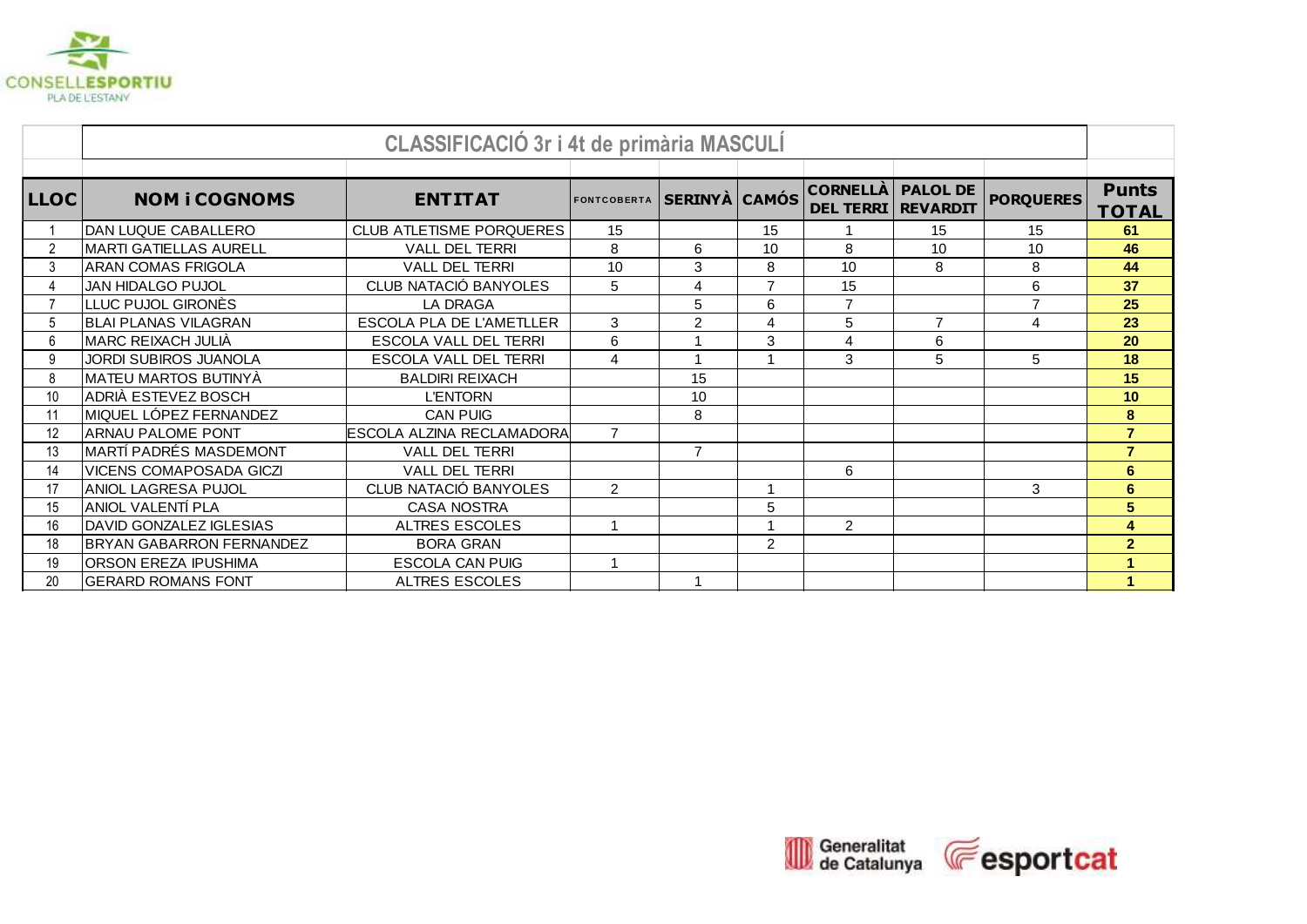

|                 | <b>CLASSIFICACIÓ 3r i 4t de primària FEMENÍ</b> |                          |                               |                |                |                                     |                                    |                 |                              |  |
|-----------------|-------------------------------------------------|--------------------------|-------------------------------|----------------|----------------|-------------------------------------|------------------------------------|-----------------|------------------------------|--|
| <b>LLOC</b>     | <b>NOM i COGNOMS</b>                            | <b>ENTITAT</b>           | <b>FONTCOBER</b><br><b>TA</b> | <b>SERINYÀ</b> | <b>CAMÓS</b>   | <b>CORNELLÀ</b><br><b>DEL TERRI</b> | <b>PALOL DE</b><br><b>REVARDIT</b> | <b>PORQUERE</b> | <b>Punts</b><br><b>TOTAL</b> |  |
|                 | AINA AVILA SITJÀ                                | CLUB NATACIÓ BANYOLES    | 15                            | 15             | 15             | 15                                  | 15                                 | 8               | 75                           |  |
|                 | <b>MARIONA RUIZ ORTEGA</b>                      | LA DRAGA                 | 8                             | 10             | 10             | 10                                  | 10                                 | 15              | 55                           |  |
|                 | <b>MARIA TEJERO VILA</b>                        | CLUB ATLETISME PORQUERES | 10                            | 8              | 8              |                                     | 8                                  | 10              | 44                           |  |
| $\overline{4}$  | JUDIT MASSANAS VERGÉS                           | CLUB NATACIÓ BANYOLES    | 6                             | 7              | $\overline{ }$ |                                     | ⇁                                  | 7               | 34                           |  |
| 5               | NEUS SÁNCHEZ PARADELL                           | CLUB NATACIÓ BANYOLES    | 3                             | 4              | 5              | 7                                   | 6                                  | 4               | 26                           |  |
| 6               | <b>LAURA RODRIGUEZ BOSCH</b>                    | <b>L'ENTORN</b>          |                               | 6              | 6              | 8                                   |                                    | 6               | 26                           |  |
|                 | <b>JANA AURICH DESCAMPS</b>                     | CLUB NATACIÓ BANYOLES    | 5                             | 5              | 4              | 6                                   |                                    | 3               | 23                           |  |
| 8               | <b>AIDA SIMON BUSQUETS</b>                      | <b>L'ENTORN</b>          |                               |                |                |                                     |                                    |                 | $\overline{7}$               |  |
| 9               | <b>SANTINA VIALE GARCIA</b>                     | <b>PLA DE L'AMETLLER</b> | $\overline{2}$                | 3              |                |                                     |                                    |                 | 5 <sup>1</sup>               |  |
| 10 <sup>°</sup> | LAIA ROCA LLACH                                 | <b>L'ENTORN</b>          |                               |                |                | 5                                   |                                    |                 | 5                            |  |
| 11              | <b>JÚLIA MARCÓ CULLELL</b>                      | <b>L'ENTORN</b>          |                               |                |                |                                     |                                    | 5               | 5                            |  |
| 12              | <b>DEVA ROCA PORTA</b>                          | ALZINA RECLAMADORA       | 4                             |                |                |                                     |                                    |                 | 4                            |  |

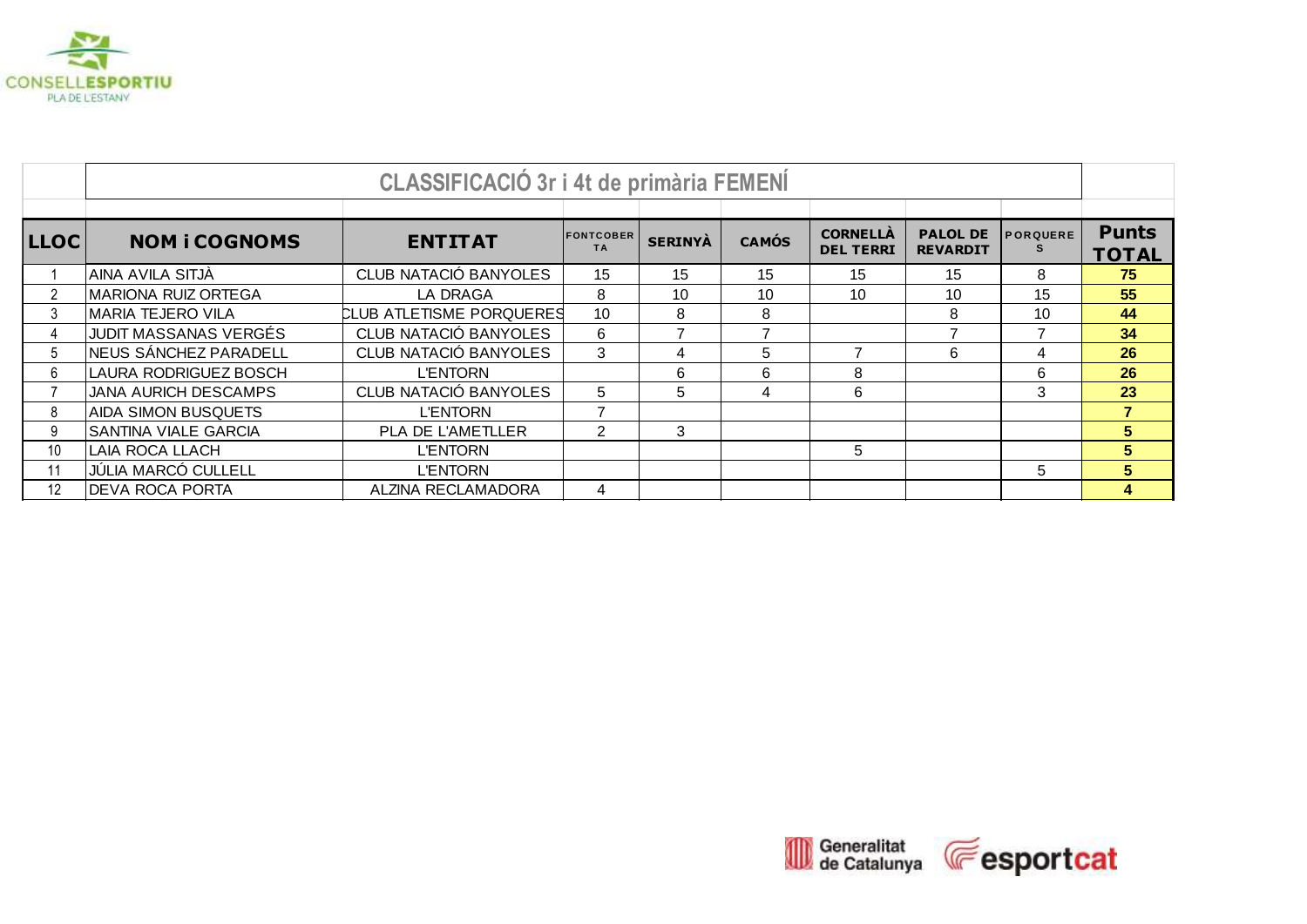

|                 |                              | <b>CLASSIFICACIÓ 1r i 2n de primària MASCULÍ</b> |                               |                      |                         |                                              |                 |                  |                              |
|-----------------|------------------------------|--------------------------------------------------|-------------------------------|----------------------|-------------------------|----------------------------------------------|-----------------|------------------|------------------------------|
| <b>LLOC</b>     | <b>NOM i COGNOMS</b>         | <b>ENTITAT</b>                                   | <b>FONTCOBER</b><br><b>TA</b> | <b>SERINYÀ</b>       | <b>CAMÓS</b>            | <b>CORNELLÀ PALOL DE</b><br><b>DEL TERRI</b> | <b>REVARDIT</b> | <b>PORQUERES</b> | <b>Punts</b><br><b>TOTAL</b> |
|                 | <b>ORIOL ROMEO PARDO</b>     | CLUB NATACIÓ BANYOLES                            | 10                            | $\overline{7}$       | 15                      | 8                                            | 10              | 8                | 51                           |
| $\overline{2}$  | DAMIÀ FORT COMPTE            | <b>L'ENTORN</b>                                  | $\overline{15}$               | $\overline{15}$      |                         | 10                                           |                 | 10               | 50                           |
| 3               | <b>ENRIC CAMPMOL PAYET</b>   | <b>L'ENTORN</b>                                  | $\overline{7}$                | 10                   |                         | 6                                            | 15              | $\overline{7}$   | 45                           |
| 4               | <b>BERNAT LLONA ORTEGA</b>   | CLUB NATACIÓ BANYOLES                            | 6                             | 8                    | 10                      | 4                                            | 6               | $\overline{2}$   | 34                           |
| 5               | MARC AREVALO NAT             | <b>L'ENTORN</b>                                  |                               |                      |                         | 15                                           |                 | 15               | 30                           |
| 6               | MARCAL GRABULEDA LLONGARRIU  | <b>CLUB NATACIÓ BANYOLES</b>                     | 2                             | 6                    | 5                       | 5                                            | 8               | $\overline{4}$   | 28                           |
| $\overline{7}$  | <b>ADRIÀ CROUS SOLER</b>     | <b>VALL DEL TERRI</b>                            |                               |                      |                         | $\overline{7}$                               | $\overline{7}$  | 6                | 20                           |
| 8               | JAN TRIOLA CASADEMONT        | CLUB NATACIÓ BANYOLES                            |                               | $\overline{4}$       | $\overline{7}$          | $\overline{c}$                               |                 | $\mathfrak{Z}$   | 16                           |
| 9               | RAYAN BENKACEM DIB           | CLUB NATACIÓ BANYOLES                            | 5                             |                      | 8                       | $\mathbf 1$                                  |                 |                  | 14                           |
| 10 <sup>1</sup> | ADRIÀ DELLUNDÉ GALÍ          | CLUB NATACIÓ BANYOLES                            | $\overline{1}$                | $\overline{2}$       | 3                       | $\mathbf{1}$                                 | $\overline{4}$  | $\mathbf 1$      | 11                           |
| 11              | MARTI ROURA COMA             | <b>L'ENTORN</b>                                  | 3                             | $\mathbf{1}$         | $\mathbf{1}$            | $\overline{1}$                               | 5               | $\overline{1}$   | 11                           |
| 12              | JOSE LUIS LAGUNA GUILLÉN     | <b>CLUB NATACIÓ BANYOLES</b>                     | $\overline{4}$                |                      | $\overline{\mathbf{4}}$ |                                              |                 | $\overline{1}$   | $\overline{9}$               |
| 13              | MARTI ROBERT FERNANDEZ       | <b>CAMINS</b>                                    |                               | 3                    |                         | $\mathbf{1}$                                 |                 | 5                | $\overline{9}$               |
| 14              | ADRIÀ SALVADOR WANGEL        | CLUB NATACIÓ BANYOLES                            | 8                             |                      |                         |                                              |                 |                  | 8                            |
| 15              | MARC ROMERO CONSTANS         | <b>CLUB NATACIÓ BANYOLES</b>                     | $\overline{1}$                | $\mathbf{1}$         | 2                       | $\mathbf{1}$                                 | 3               | $\mathbf{1}$     | 8                            |
| 16              | POL TEIXIDOR GRAU            | <b>L'ENTORN</b>                                  |                               |                      | 6                       |                                              |                 |                  | 6 <sup>1</sup>               |
| 17              | PAU TRIADÚ GODÓ              | <b>BORA GRAN</b>                                 |                               | 5                    |                         |                                              |                 |                  | $\overline{5}$               |
| 18              | ANIOL CARRASCO SUBIRÓS       | VALL DEL TERRI                                   | $\mathbf{1}$                  | $\mathbf{1}$         | $\mathbf{1}$            | $\mathbf{1}$                                 | $\mathbf{1}$    | $\mathbf{1}$     | $\overline{5}$               |
| 19              | POL VILARNAU BRUNET          | <b>CAMINS</b>                                    | $\mathbf{1}$                  | $\blacktriangleleft$ | $\mathbf{1}$            | $\overline{1}$                               | $\mathbf{1}$    |                  | $\overline{5}$               |
| 20              | POL SERRA RODRIGUEZ          | <b>CAMINS</b>                                    |                               | $\blacktriangleleft$ | $\mathbf{1}$            | 1                                            | $\overline{a}$  |                  | $\overline{5}$               |
| 21              | MARTI TRIAS FERRER           | <b>LA DRAGA</b>                                  | $\overline{1}$                | $\overline{1}$       |                         | 1                                            | $\mathbf{1}$    | -1               | $\overline{5}$               |
| 22              | <b>PERE CASADEVALL COMAS</b> | <b>VALL DEL TERRI</b>                            |                               |                      |                         | 3                                            |                 |                  | $\overline{\mathbf{3}}$      |
| 23              | IZAN LÓPEZ GONZALEZ          | <b>L'ENTORN</b>                                  |                               |                      | $\mathbf{1}$            | $\blacktriangleleft$                         |                 |                  | $\overline{2}$               |
| 24              | <b>BERNAT NOGUER TRIOLA</b>  | ALZINA RECLAMADORA                               | $\mathbf{1}$                  |                      |                         |                                              |                 |                  | $\overline{1}$               |
| 25              | <b>BRU DIAZ VILA</b>         | <b>LA DRAGA</b>                                  | $\overline{1}$                |                      |                         |                                              |                 |                  | $\mathbf{1}$                 |
| 26              | DANIEL FONTBERNAT RIBA       | <b>CAMINS</b>                                    | $\overline{1}$                |                      |                         |                                              |                 |                  | $\mathbf{1}$                 |
| 27              | <b>GENIS TARRADAS MATEU</b>  | <b>CASA NOSTRA</b>                               |                               | $\overline{1}$       |                         |                                              |                 |                  | $\mathbf{1}$                 |
| 28              | <b>PAU BUSTINS ORTIZ</b>     | ALZINA RECLAMADORA                               | $\overline{1}$                |                      |                         |                                              |                 |                  | $\overline{1}$               |
| 29              | <b>NIL JACQUET COSTA</b>     | VALL DEL TERRI                                   |                               |                      |                         | $\mathbf{1}$                                 |                 |                  | $\mathbf{1}$                 |
| 30              | <b>PAU GATIELLES AURELL</b>  | <b>VALL DEL TERRI</b>                            |                               |                      |                         | 1                                            |                 |                  | $\mathbf{1}$                 |
| 31              | <b>JAN HELAS RIPOLL</b>      | <b>VALL DEL TERRI</b>                            |                               |                      |                         | $\mathbf{1}$                                 |                 |                  | $\blacksquare$               |
| 32              | POL FARRAN PUIH              | <b>VALL DEL TERRI</b>                            |                               |                      |                         |                                              | $\mathbf{1}$    |                  | $\mathbf{1}$                 |
| 33              | <b>SERGI MARCÓ CULLELL</b>   | <b>L'ENTORN</b>                                  |                               |                      |                         |                                              |                 | -1               | $\overline{1}$               |
| 34              | <b>GIL ROCA LLACH</b>        | <b>L'ENTORN</b>                                  |                               |                      |                         |                                              |                 | $\overline{1}$   | $\mathbf{1}$                 |



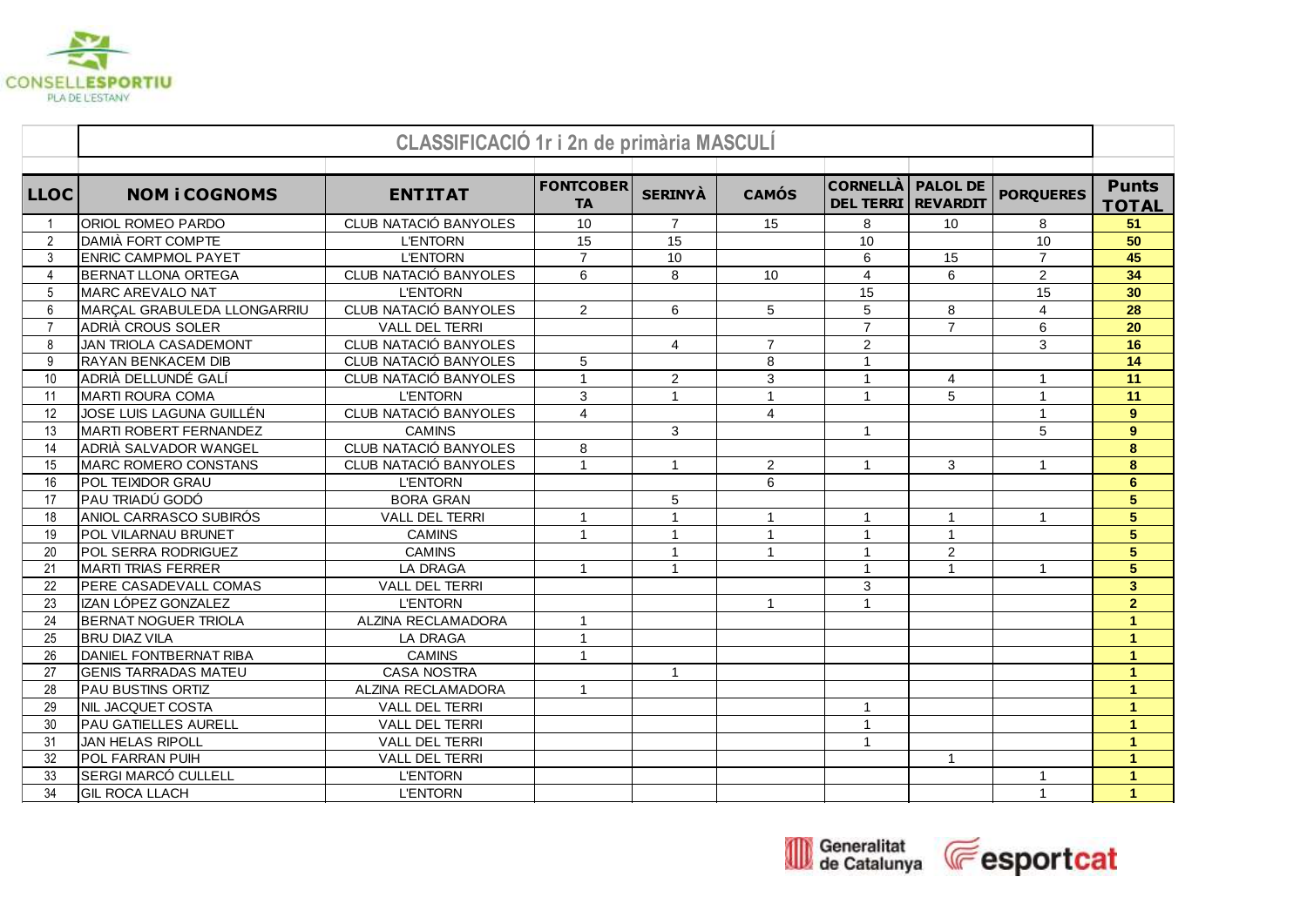

|                 |                                 | <b>CLASSIFICACIÓ 1r i 2n de primària FEMENÍ</b> |                               |                |                |                                     |                                    |                       |                             |
|-----------------|---------------------------------|-------------------------------------------------|-------------------------------|----------------|----------------|-------------------------------------|------------------------------------|-----------------------|-----------------------------|
|                 |                                 |                                                 |                               |                |                |                                     |                                    |                       |                             |
| <b>LLOC</b>     | <b>NOM i COGNOMS</b>            | <b>ENTITAT</b>                                  | <b>FONTCOBE</b><br><b>RTA</b> | <b>SERINYA</b> | <b>CAMÓS</b>   | <b>CORNELLÀ</b><br><b>DEL TERRI</b> | <b>PALOL DE</b><br><b>REVARDIT</b> | <b>PORQUERE</b><br>S. | <b>Punts</b><br><b>TOTA</b> |
|                 | JORDINA COLL ESTRADA            | CLUB NATACIÓ BANYOLES                           | 15                            | 10             | 8              | 10                                  | 15                                 | 10                    | 60                          |
| 2               | <b>BLANCA FREIXAS TORRENT</b>   | CLUB NATACIÓ BANYOLES                           | 10                            | 15             | 10             | $\overline{7}$                      | 10                                 | 8                     | 53                          |
| 3               | MARTINA GARCÍA PERAL            | CLUB NATACIÓ BANYOLES                           |                               |                | 15             | 15                                  |                                    | 15                    | 45                          |
| $\overline{4}$  | <b>JOANA TRIAS FERRER</b>       | <b>LA DRAGA</b>                                 | 8                             | $\overline{7}$ | $\overline{7}$ | 6                                   | 8                                  | $\overline{7}$        | 37                          |
| $5\phantom{.0}$ | <b>JUDIT BAREA ROURA</b>        | <b>VALL DEL TERRI</b>                           | $\overline{7}$                | 8              | 6              | 5                                   | $\overline{7}$                     |                       | 33                          |
| 6               | <b>SILVIA SERRA REY</b>         | SALVADOR VILARRASA                              | 5                             | 6              | 4              |                                     |                                    | 3                     | 18                          |
| $\overline{7}$  | <b>SARA COMPTE SEGURA</b>       | ALZINA RECLAMADORA                              | 6                             | 5              | 5              |                                     |                                    |                       | 16                          |
| 8               | CATERINA BATLLE GRABOLEDA       | <b>CASA NOSTRA</b>                              | $\overline{1}$                | 1              |                |                                     | 6                                  | 1                     | $\overline{9}$              |
| 9               | LAIA SURREL FERRER              | <b>BORA GRAN</b>                                | 4                             | $\overline{4}$ |                |                                     |                                    |                       | 8                           |
| 10              | <b>BRUNA JACQUET COSTA</b>      | <b>VALL DEL TERRI</b>                           |                               |                |                | 8                                   |                                    |                       | $\bf{8}$                    |
| 11              | LAURA PUJOL GIRONÈS             | <b>LA DRAGA</b>                                 |                               | $\overline{2}$ | 1              | 3                                   |                                    | $\overline{2}$        | $\pmb{8}$                   |
| 12              | <b>MARTINA CABALLERO VILLA</b>  | <b>L'ENTORN</b>                                 |                               |                |                |                                     |                                    | 6                     | $6\phantom{a}$              |
| 13              | <b>MIREIA COMERMA CASANOVAS</b> | ALZINA RECLAMADORA                              | 2                             | 3              |                |                                     |                                    |                       | 5                           |
| 14              | ÈLIA BARTOLÍ DRAÑA              | <b>ALTRES ESCOLES</b>                           |                               |                |                |                                     |                                    | 5                     | 5                           |
| 15              | <b>EMMA CARULLA PAU</b>         | LA DRAGA                                        | 3                             |                | 1              |                                     |                                    |                       | 4                           |
| 16              | INORA PALMADA PRUJA             | <b>VALL DEL TERRI</b>                           |                               |                |                | 4                                   |                                    |                       | 4                           |
| 17              | NORA MARÍN OBIOLS               | <b>L'ENTORN</b>                                 |                               |                |                |                                     |                                    | 4                     | $\overline{\mathbf{4}}$     |
| 18              | ESTEL SAGRISTÀ MONTSERRAT       | <b>CAMINS</b>                                   |                               |                | 3              |                                     |                                    |                       | $\overline{\mathbf{3}}$     |
| 19              | IIVET MOLINAS VILANOVA          | <b>CLUB NATACIÓ BANYOLES</b>                    |                               |                | $\overline{2}$ |                                     |                                    |                       | $\overline{2}$              |
| 20              | <b>ELSA SIMON BUSQUETS</b>      | <b>L'ENTORN</b>                                 | $\mathbf{1}$                  |                |                |                                     |                                    |                       | $\mathbf{1}$                |
| 21              | QUERALT RAMIÓ SUNYER            | <b>PLA DE L'AMETLLER</b>                        |                               |                | 1              |                                     |                                    |                       | 1                           |
| 22              | <b>SALMA CHAABAN</b>            | <b>PLA DE L'AMETLLER</b>                        |                               |                |                |                                     |                                    |                       | 1                           |

**De les 6 proves puntuaran els 5 millors resultats**

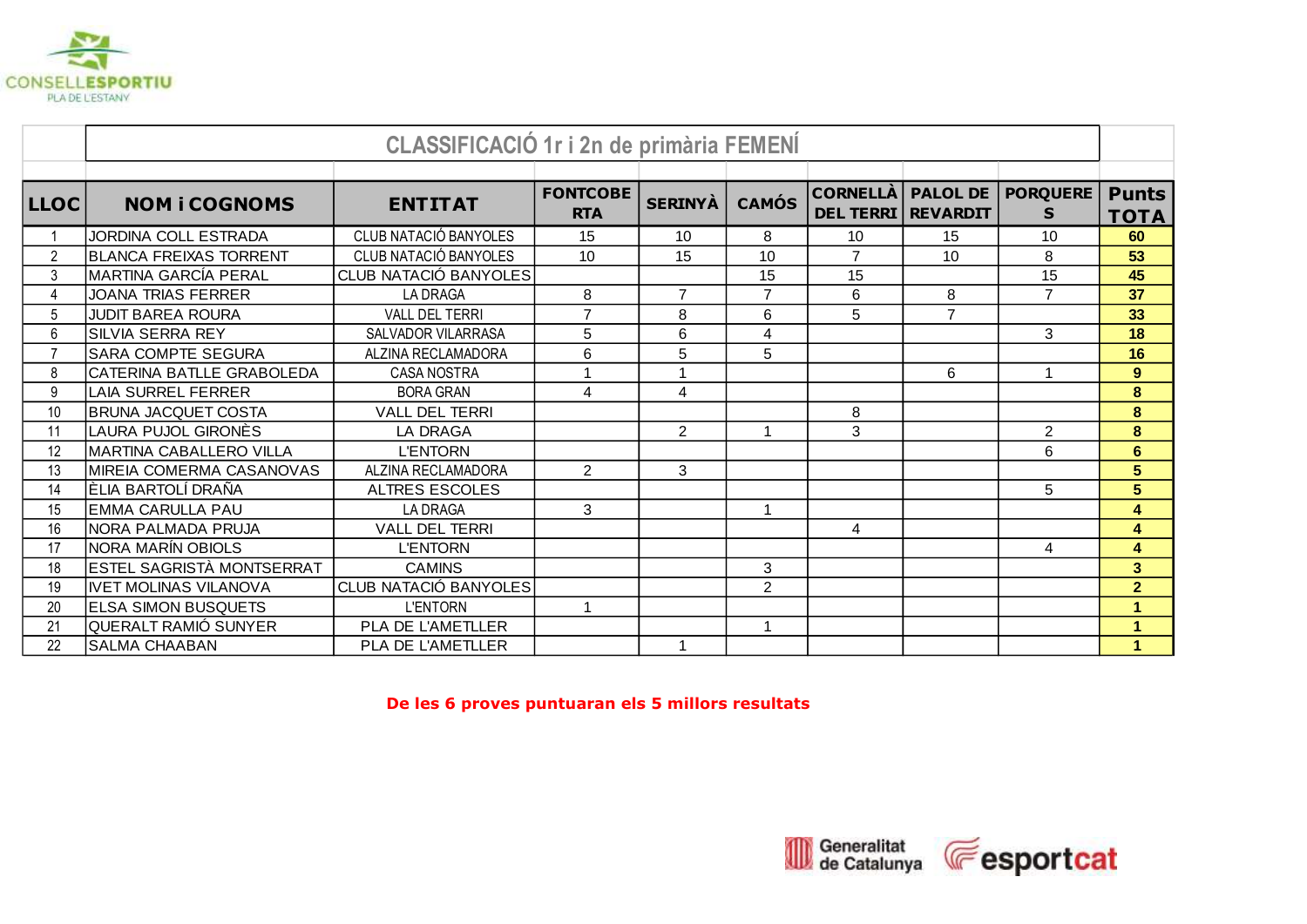

## **PARTICIPANTS P3, P4 i P5**

| <b>NOM i COGNOMS</b>            | <b>ENTITAT</b>        | <b>FONTCOBERTA   SERINYÀ</b> |             | <b>CAMÓS</b> | <b>CORNELLÀ</b><br><b>DEL</b><br><b>TERRI</b> | <b>PALOL DE</b><br><b>REVARDIT</b> | <b>Total</b>            |
|---------------------------------|-----------------------|------------------------------|-------------|--------------|-----------------------------------------------|------------------------------------|-------------------------|
| <b>AGATA TERRADES FERNANDEZ</b> | <b>BORA GRAN</b>      |                              |             |              |                                               |                                    | 1                       |
| ALBA FARRES HERNANDEZ           | <b>ALTRES ESCOLES</b> |                              |             | 1            |                                               |                                    |                         |
| ANDREU PUIGDEVALL VELASQUEZ     | <b>EL FRIGOLET</b>    |                              |             | 1            | 1                                             | $\mathbf 1$                        | 5                       |
| ANIOL VILA PALOMER              | <b>CAN PUIG</b>       |                              | $\mathbf 1$ |              |                                               |                                    |                         |
| ARIADNA ZAMORA PALMADA          | <b>L'ENTORN</b>       |                              |             |              |                                               |                                    |                         |
| ARLET PLANAS RENART             | <b>VALL DEL TERRI</b> |                              |             |              | 1                                             |                                    |                         |
| ARNAU COMERMA CASANOVAS         | ALZINA RECLAMADORA    | 1                            |             |              |                                               |                                    | $\mathbf{2}$            |
| ARNAU RODRIGUEZ VILA            | <b>LA DRAGA</b>       |                              | 1           | $\mathbf 1$  | 1                                             | 1                                  | 4                       |
| ARNAU SANTIAGO SOLER            | <b>L'ENTORN</b>       |                              | 1           |              |                                               | 1                                  | $\mathbf{2}$            |
| ÀURA ROCA PORTA                 | ALZINA RECLAMADORA    | 1                            |             |              |                                               |                                    |                         |
| BERNAT FARRARONS ESTAÑOL        | <b>CAN PUIG</b>       |                              |             | 1            |                                               | $\blacktriangleleft$               | 4                       |
| <b>BIEL FLORENSA COMPANYS</b>   | LA DRAGA              |                              |             |              |                                               |                                    |                         |
| <b>BIEL ROURA COMA</b>          | <b>L'ENTORN</b>       | 1                            |             | 1            | 1                                             | $\mathbf 1$                        | 5                       |
| <b>BIEL RUBIROLA COLL</b>       | ALZINA RECLAMADORA    |                              |             | 1            | 1                                             | 1                                  | 4                       |
| BIEL SÀNCHEZ JUNCÀ              | ALZINA RECLAMADORA    |                              | 1           | 1            |                                               | 1                                  | 3                       |
| DAVID TORRENTÀ AGUSTÍ           | PLA DE L'AMETLLER     | 1                            |             | 1            |                                               |                                    | 4                       |
| ELOI GONZÀLEZ IGLÈSIAS          | <b>ALTRES ESCOLES</b> | 1                            |             | 1            | $\blacktriangleleft$                          |                                    | $\overline{3}$          |
| <b>ELOI SERRAT DOÑATE</b>       | <b>LA DRAGA</b>       |                              | $\mathbf 1$ | 1            |                                               | 1                                  | 3                       |
| <b>EMMA RIBAS PALOMER</b>       | <b>CAN PUIG</b>       |                              |             | 1            |                                               |                                    |                         |
| <b>EMMA ROCA HORTA</b>          | <b>ALTRES ESCOLES</b> |                              |             |              | 1                                             |                                    | $\blacktriangleleft$    |
| <b>EMMA RODRÍGUEZ MAS DE</b>    |                       |                              |             |              |                                               |                                    |                         |
| <b>XAXARS</b>                   | ALZINA RECLAMADORA    |                              |             |              |                                               |                                    | $\mathbf 2$             |
| <b>EMMA SURRELL FERRER</b>      | <b>BORA GRAN</b>      |                              |             |              |                                               |                                    | $\overline{\mathbf{2}}$ |
| <b>ESTEL BONET COLL</b>         | <b>BALDIRI REIXAC</b> |                              |             | $\mathbf 1$  |                                               | $\mathbf 1$                        | 4                       |
| ETNA VERDAGUER FABREGA          | <b>LA DRAGA</b>       |                              |             |              |                                               |                                    | $\overline{\mathbf{2}}$ |
| FERRAN MARTIN SANROMA           | ALZINA RECLAMADORA    |                              |             |              |                                               |                                    | 3                       |
| <b>GAL-LA MURILLO ILLAMOLA</b>  | <b>VALL DEL TERRI</b> |                              |             |              |                                               |                                    | 1                       |
| <b>GENIS DOMENECH FIGUERAS</b>  | <b>LA DRAGA</b>       | 1                            |             | $\mathbf 1$  |                                               |                                    | 2 <sup>1</sup>          |



Generalitat **E**esportcat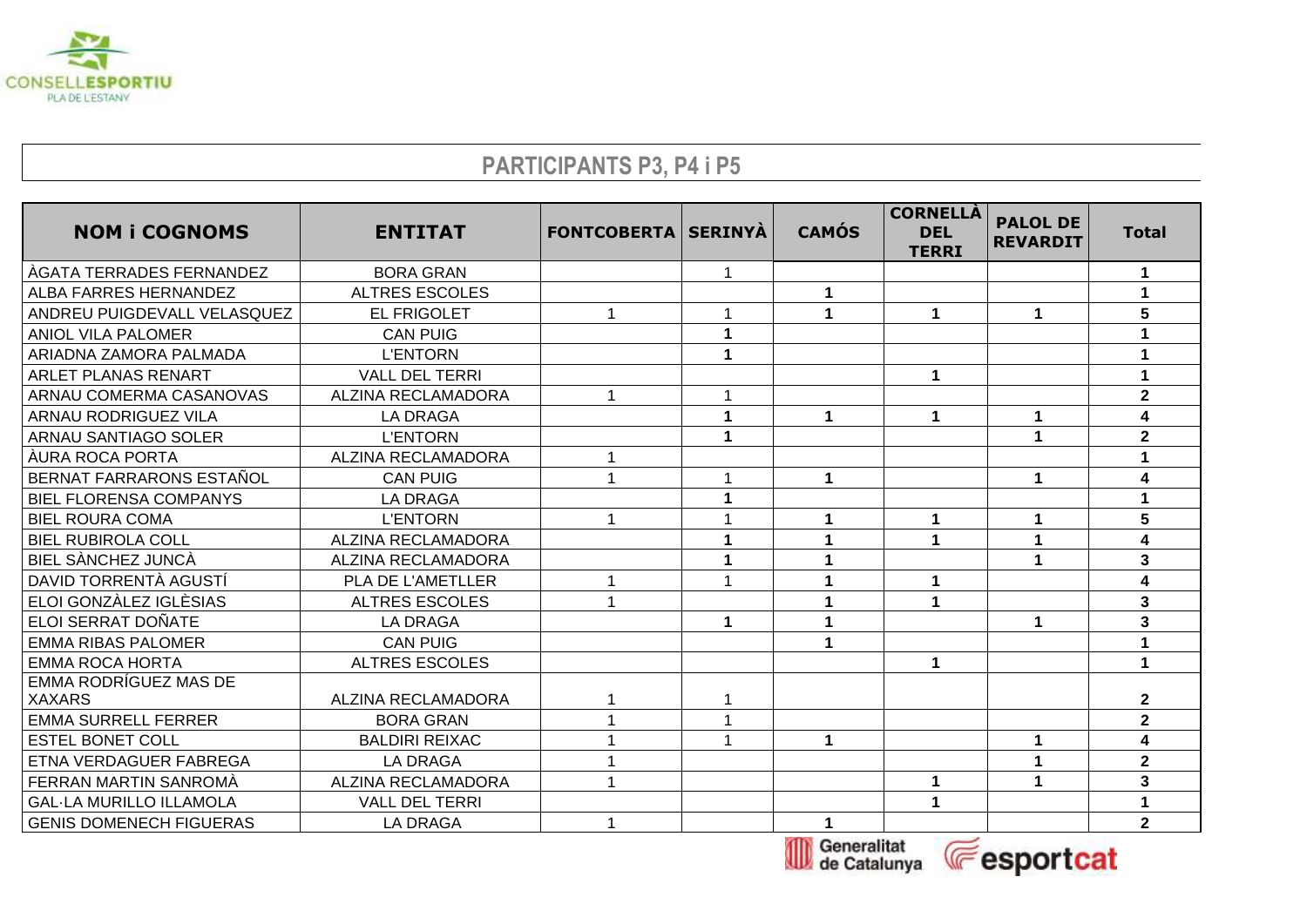

| GIL FARRARONS ESTAÑOL         | <b>CAN PUIG</b>           | 1            | -1                   | 1            |              | 1            | 4                       |
|-------------------------------|---------------------------|--------------|----------------------|--------------|--------------|--------------|-------------------------|
| <b>IRIS DURAN BRAMON</b>      | <b>EL FRIGOLET</b>        |              | $\blacktriangleleft$ | $\mathbf 1$  | $\mathbf 1$  | $\mathbf 1$  | $\overline{\mathbf{4}}$ |
| <b>ISAAC CARRILLO NOGUER</b>  | PLA DE L'AMETLLER         | 1            | $\mathbf{1}$         | $\mathbf{1}$ | $\mathbf 1$  |              | $\overline{\mathbf{4}}$ |
| <b>ISAAC CARULLA PAU</b>      | <b>LA DRAGA</b>           | 1            |                      | $\mathbf 1$  |              |              | $\overline{2}$          |
| JAN FERRÉS SOLER              | SALVADOR VILARRASA        |              | 1                    |              |              | $\mathbf 1$  | $\overline{\mathbf{3}}$ |
| JAN TRIADÚ GODÓ               | <b>BORA GRAN</b>          |              | $\mathbf 1$          |              |              |              | $\mathbf 1$             |
| JAUME MARTIN SANROMÀ          | ALZINA RECLAMADORA        | 1            |                      |              | $\mathbf{1}$ | 1            | $\overline{\mathbf{3}}$ |
| JOFRE SERRAT DOÑATE           | <b>LA DRAGA</b>           |              | $\blacktriangleleft$ | $\mathbf 1$  |              | $\mathbf{1}$ | $\overline{\mathbf{3}}$ |
| <b>JORDI PALOME PONT</b>      | ALZINA RECLAMADORA        |              |                      |              |              |              |                         |
| <b>JORDI REIXACH JULIÀ</b>    | <b>VALL DEL TERRI</b>     | $\mathbf{1}$ | $\mathbf{1}$         | $\mathbf 1$  | $\mathbf 1$  | $\mathbf 1$  | 5                       |
| <b>JUDIT HORTA MASA</b>       | <b>ALTRES ESCOLES</b>     |              |                      | $\mathbf{1}$ | $\mathbf 1$  |              | $\overline{2}$          |
| <b>LEONARD ROBINSON</b>       | <b>CASA NOSTRA</b>        | 1            |                      |              |              | $\mathbf{1}$ | $\overline{\mathbf{2}}$ |
| LLUC VILARNAU BRUNET          | <b>CAMINS</b>             | 1            | $\mathbf{1}$         | $\mathbf{1}$ | $\mathbf 1$  | $\mathbf 1$  | 5                       |
| MAGALÍ SAGRISTÀ MONTSERRAT    | <b>CAMINS</b>             |              |                      | $\mathbf 1$  |              |              | 1                       |
| <b>MARC CANALETA PUIGGROS</b> | ALZINA RECLAMADORA        |              | 1                    |              |              |              | $\overline{2}$          |
| MARC CARRASCO SUBIRÓS         | <b>VALL DEL TERRI</b>     |              | $\mathbf 1$          | 1            | $\mathbf 1$  | 1            | $5\phantom{a}$          |
| <b>MARC COMPTE SEGURA</b>     | ALZINA RECLAMADORA        |              | $\mathbf 1$          | $\mathbf{1}$ |              |              | $\overline{\mathbf{3}}$ |
| <b>MARC GARCIA CAPELL</b>     | <b>ALTRES ESCOLES</b>     |              | 1                    |              |              |              | $\overline{2}$          |
| MARCEL PORTA MORATÓ           | <b>LA DRAGA</b>           | 1            |                      |              | 1            | $\mathbf 1$  | $\overline{\mathbf{3}}$ |
| MARFIL EREZA IPUSHIMA         | <b>CAN PUIG</b>           |              |                      |              |              |              |                         |
| <b>MARINA RODRIGUEZ VILA</b>  | <b>LA DRAGA</b>           |              | 1                    | $\mathbf 1$  | $\mathbf 1$  | $\mathbf 1$  | $\overline{\mathbf{4}}$ |
| <b>MATEU ORZAEZ VERDAGUER</b> | <b>LA DRAGA</b>           | 1            | 1                    | $\mathbf{1}$ | $\mathbf{1}$ |              | $\overline{\mathbf{4}}$ |
| MATILDA GORRIZ COLLBATALLÉ    | SALVADOR VILARRASA        |              |                      | $\mathbf 1$  |              | $\mathbf 1$  | $\mathbf{2}$            |
| <b>MAX AYATS OSPIVA</b>       | PLA DE L'AMETLLER         |              | $\mathbf{1}$         | $\mathbf 1$  | $\mathbf 1$  |              | $\overline{\mathbf{4}}$ |
| MIQUEL ROBERT FERNANDEZ       | <b>CAMINS</b>             | 1            |                      |              |              | $\mathbf 1$  | $\overline{2}$          |
| MONT RAMIÓ SUNYER             | PLA DE L'AMETLLER         |              |                      | $\mathbf{1}$ |              |              | 1                       |
| MUSSIE GRABULOSA SERRA        | ALZINA RECLAMADORA        |              |                      |              |              | $\mathbf 1$  | $\blacktriangleleft$    |
| NIL BATCHELLÍ SANTIAGO        | <b>CAMINS</b>             |              | $\mathbf{1}$         |              |              | $\mathbf{1}$ | $\mathbf{3}$            |
| <b>NIL PLANELLA SERRA</b>     | <b>L'ENTORN</b>           |              |                      |              | $\mathbf{1}$ | $\mathbf{1}$ | $\overline{2}$          |
| NORA CUADROS COROMINAS        | <b>SALVADOR VILARRASA</b> | 1            |                      |              |              |              |                         |
| ONA ESCANDELL REIXACH         | <b>VALL DEL TERRI</b>     |              |                      |              | 1            |              |                         |
| ONA JUAN DOMINGUEZ            | <b>LA DRAGA</b>           |              |                      |              |              | $\mathbf 1$  | 1                       |
| ORIA MASÓ MONTIEL             | <b>L'ENTORN</b>           |              | $\blacktriangleleft$ |              |              |              | 1                       |
| ORIOL CABELLO MARTINEZ        | PLA DE L'AMETLLER         | $\mathbf{1}$ |                      |              |              |              | 1                       |
| ORIOL RECASENS FERNÁNDEZ      | PLA DE L'AMETLLER         | $\mathbf{1}$ | $\mathbf{1}$         |              | $\mathbf{1}$ |              | $\overline{\mathbf{3}}$ |



Generalitat **Eesportcat**